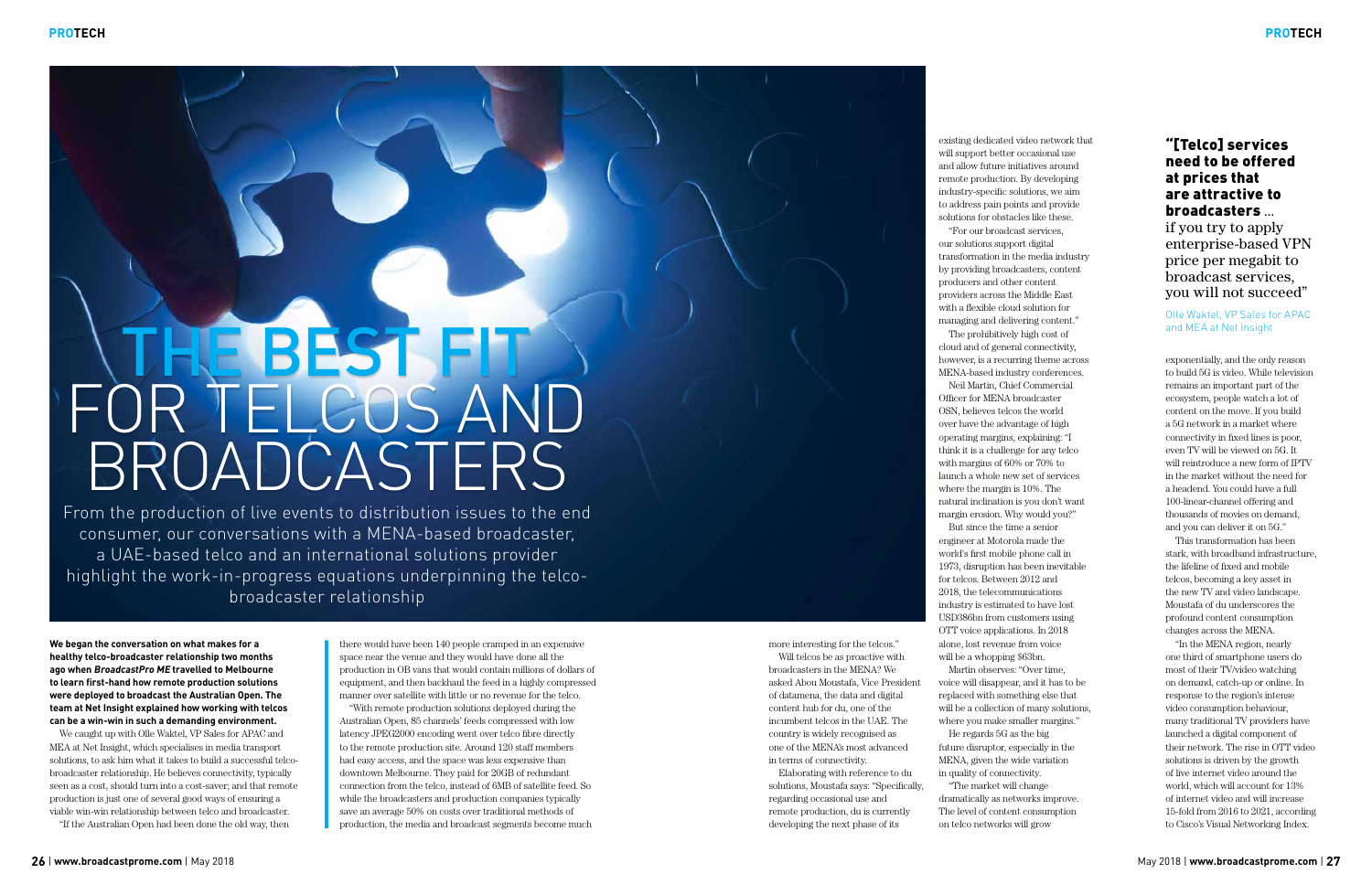In the Middle East and Africa, live internet video is forecast to have a CAGR of 56% in the same time frame.

"Interestingly, traditional TV (as opposed to OTT solutions) is still dominant, and the challenge is to adapt business models and technology infrastructure to the new demand while still catering to preexisting demand. According to PWC's Entertainment and Media Outlook, TV subscriptions will grow at a 3.5% CAGR between 2014 and 2019, with global TV advertising seeing a 5% CAGR and TV advertising in the Middle East and Africa seeing a 12.1% CAGR in the same time frame."

Martin of OSN concedes that the picture emerging is a mixed one: "We are in the process of finalising a deal with a telco that will set up a traditional IPTV in Q3 of 2018. Another regional telco that has fibre network says they only want OTT. And with a product range that includes linear channels and OTT platforms, we are fine with whichever direction a telco takes."

The larger MENA region, outside the relatively well connected GCC countries, presents challenges of varying degrees for broadcasters.

Martin elaborates: "Some of the telcos in the wider region have a slightly ambivalent view of content. They are perfectly happy for customers to consume content on their networks, whether mobile or fixed, but they don't care what that content is – free, paid, YouTube, short form, long form and so on. While many telcos are increasingly wanting to market content tactically, many are limited by legacy copper

networks, although constraints in terms of throughput and bandwidth towards delivering video content are being mitigated by technology such as adaptive bitrate, among others."

On the surge in video consumption, Martin says the initial excitement over data usage has settled and telcos are beginning to see the difference between video and premium video.

He elaborates: "Rather than someone watching YouTube for 20 minutes a day, the viewer can watch Wavo, our online service for two hours a day, for instance. Telcos are increasingly seeing the opportunity with long-form video and how video consumption can grow exponentially on their platforms. They are beginning to grasp the potential of premium video."

With the MENA region presenting a widely diverse landscape in terms of connectivity, Moustafa believes much of the UAE broadcast industry's dissatisfaction stems from technical issues.

"The conversion from SDI to IP topologies is inevitable, and we're making our network blueprint to be ready for this conversion. Still, we always adapt to our customers' individual requirements, the kind of format, connection and technology that they prefer. Perhaps some broadcasters' dissatisfaction comes from the fact that they feel the challenges of migrating to IP in terms of investment and change of mindset – as IP will revolutionise the way they operate internally."

Waktel of Net Insight believes telco infrastructure and an improved broadcast environment are interlinked. Building on international trends and role models, Waktel goes one step further and says: "In the old days you could only work within a campus environment because there was no wide area technology available at the right price. All you needed had to be within the campus. But modern media networks offer global reach and a bouquet of services tailored for the

#### "Perhaps some broadcasters' dissatisfaction comes from the fact that they feel the challenges of migrating to IP in terms of investment and change of mindset"

Abou Moustafa, Vice President, datamena



#### **PROTECH**

"There is an amount [customers] pay to telcos to access the network and our products, and the payment needs to be as frictionless as possible"

#### Neil Martin, chief commercial officer, osN

broadcasters' unique requirements. "We are moving away from static point-to-point service on long contracts and shifting to on-demand services with local, regional or global reach. Remote production, occasional use, outsourcing and collaboration, all of this represents new business opportunities for the telcos that proactively embrace the broadcasters' needs and special requirements. It is a big win-win opportunity. In the future, the broadcasters will see WAN as a cost-saver.

"We have been working with leading global carriers where networks are fully automated, and customers order services on-demand, not requiring a broadcaster to go through the sales department, exchange drawings over emails and undergo site visits by engineers, to receive an offer three months later for a service, only if the broadcaster commits to a two-to-three-year contract. One of our US-based customers automated their processes seven years ago, allowing them to be more competitive in pricing, and they have had a dramatic success with significant increase in new customers and revenue." What's stopping MENA telcos from doing this?

Waktel responds: "There is nothing stopping anyone. A modern media network can sit on top of the already existing telco infrastructure. But success comes from in-depth understanding of the segment and embracing the broadcast customers' needs wholeheartedly. "In order to be successful with any customer segment, you need to fully understand how your customers work and operate and where their pain points are. A dedicated broadcast division or business unit is typically a very good idea. Trust them and allow them to define new media services. Also, the services need to be offered at prices that are attractive to broadcasters and the business will fly. If you try to apply enterprise-based VPN price per megabit to broadcast services, you will not succeed."

Despite an estimated 75 telcos across the MENA, du is just one of three telcos or so with an IPTV/triple play offering. This is a shockingly small number that reflects the skewed nature of the state of technology across the region. Now telcos such as du have gone a step further, offering fixed voice, broadband, video services and mobile services as part of a 'quad-play' bundle.

Moustafa of du elaborates on the evolving relationship with the broadcast industry: "It has definitely changed. The services have become diverse with regard to features, formats and mediums. We rarely give advice to broadcasters; all broadcasters know what they want and the direction that they're heading in. Therefore, we try to listen and prepare our network to handle what's coming.

"du has a dedicated broadcast and media team, and at an enterprise level, our OTT video platform supports non-linear viewing. The platform acts as a critical link between broadcasters' content and end users, no matter what device, platform or technology they are using."

Broadcasters typically seek three main elements from a telco: infrastructure for delivery, billing capability, and a brand and trusted relationship with subscribers. Many telcos are now introducing their own content platform, such as Etisalat with the E-vision initiative.

Neil Martin of OSN surprisingly welcomes this move into what was hitherto broadcaster territory: "I would much rather work with a telco that has genuinely invested in content and understands content and how it is relevant to their audience. I hope more telcos invest in content, because it is easier to work with telcos that are keen on increasing their customer base through their own content offering, rather than with telcos that have no IPTV customers to convert."

The strategic question for telecom operators vis a vis the broadcast